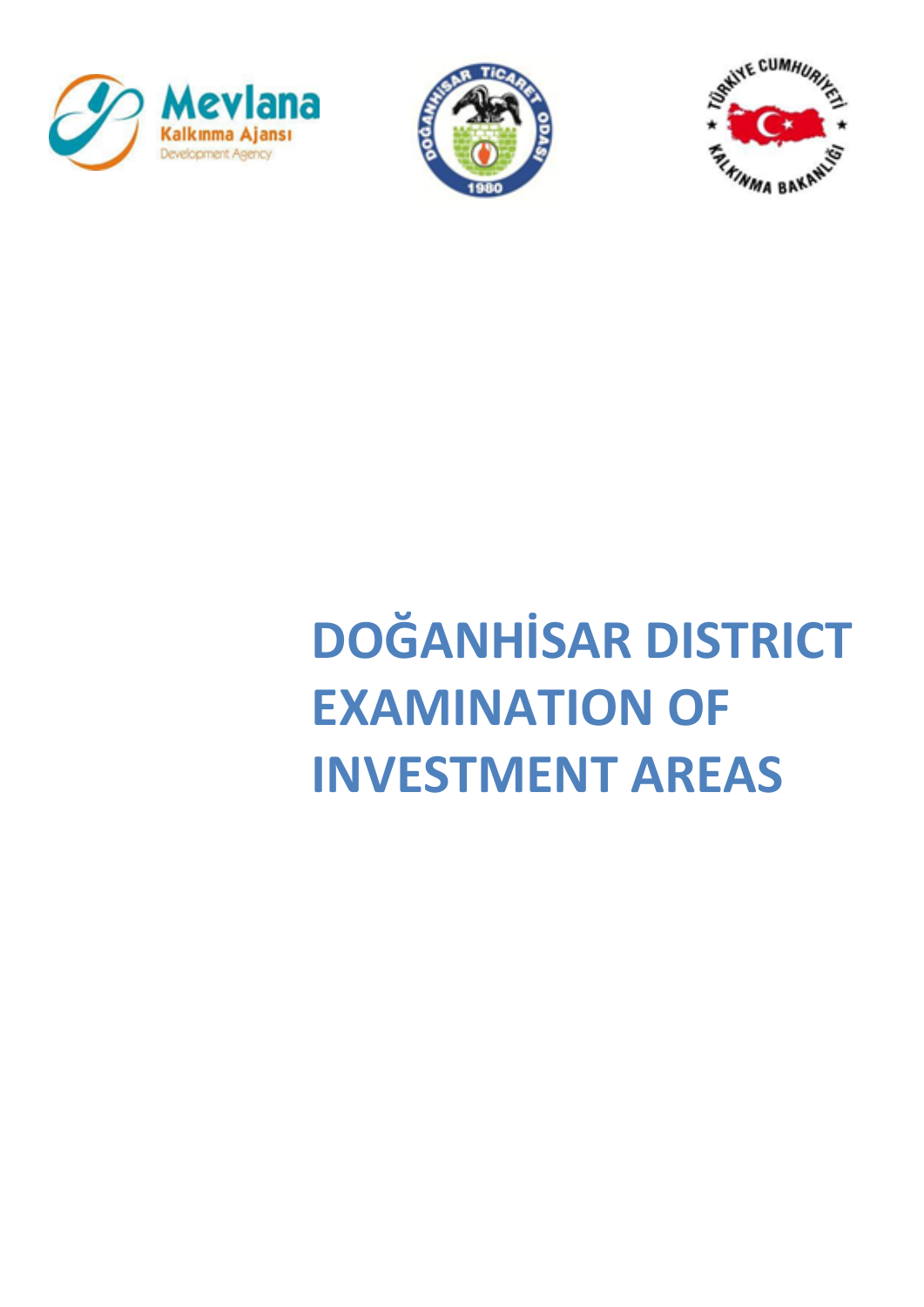# **BACKGROUND**

A new turn has been taken together with localized re-commentating of the development and discussing the process more and speaking up by more stakeholders associated with Development Agencies. On one hand, while the effects of the global competition conditions to the back of the beyond, the immigration facts from the rural areas to the urban areas empties with its all inexorability, on the other hand, it has become effective in increasing the urban costs. The activities locally indexed to the development have been increased with the contributions of the national and local authorities to the discussion of the issue.

Doğanhisar County also has continued to carry out works in this direction under the guidance and contribution of Mevlana Development agency together with all its stakeholders. Following the foundation of Mevlana Development Agency, Focus Group Works it has made in counties, GZFT Analyzes, Analyzes Works made under the Framework of TR52 Level 2 Region (Konya-Karaman) 2023 Vision Report, Focus Groups, Works and Reports of County Strategic Development Commission, "Industry, Agriculture and Food, Services, Tourism and Social Development Specialty Commissions " and "Technical Committees" Exclusive Specialty Reports operating under these commissions, Technical Supports, Works of Direct Activity Reports Scope, Region Plan Works and Other Site Activities confront us as the concrete indicators of these efforts.

The analyze intended for determination and solution of the county problems come up due to the Strategic Development Commission Works and Reports realized under this scope (cause-resultsolution-activity) produced a route map and paved the way for making concrete activities for the development of the county. In order to contribute to these activities and support the detail works to be carried out in this direction, it is aimed at putting into a report form by making "The Project of the Research of the Agriculture, Industry and Service Sectors and Determination of Compatible Investment Areas of Doğanhisar County" and this work in your hand has been prepared under this scope.

The works which are preliminarily realized as the method, the commission resolutions taken, scientific works, the produced data of the public enterprises and organizations, survey results, upper planning and regulation requirements, etc. have been taken into consideration. "The Project of the Research of the Agriculture, Industry and Service Sectors and Determination of Compatible Investment Areas of Doğanhisar" Work Research Survey has been made and the focus group meeting has been held. The detailed questions have been asked in this meeting and compared with the official statistical figures.

On the other hand, the method details related to the various sections of the work have been expressed in the very front of the related section.

The work consists of 4 main sections which are, **"Sector based Current Situation Analyze**", **"Agriculture, Service and Industry Sector based Potential Investment Areas and Treasury Immovable Investment Potential Analyze"**, **"Procured Incentives for Investments"** and **"At least One feasibility Work in each of the Agriculture, Industry and Servicing Sectors"**.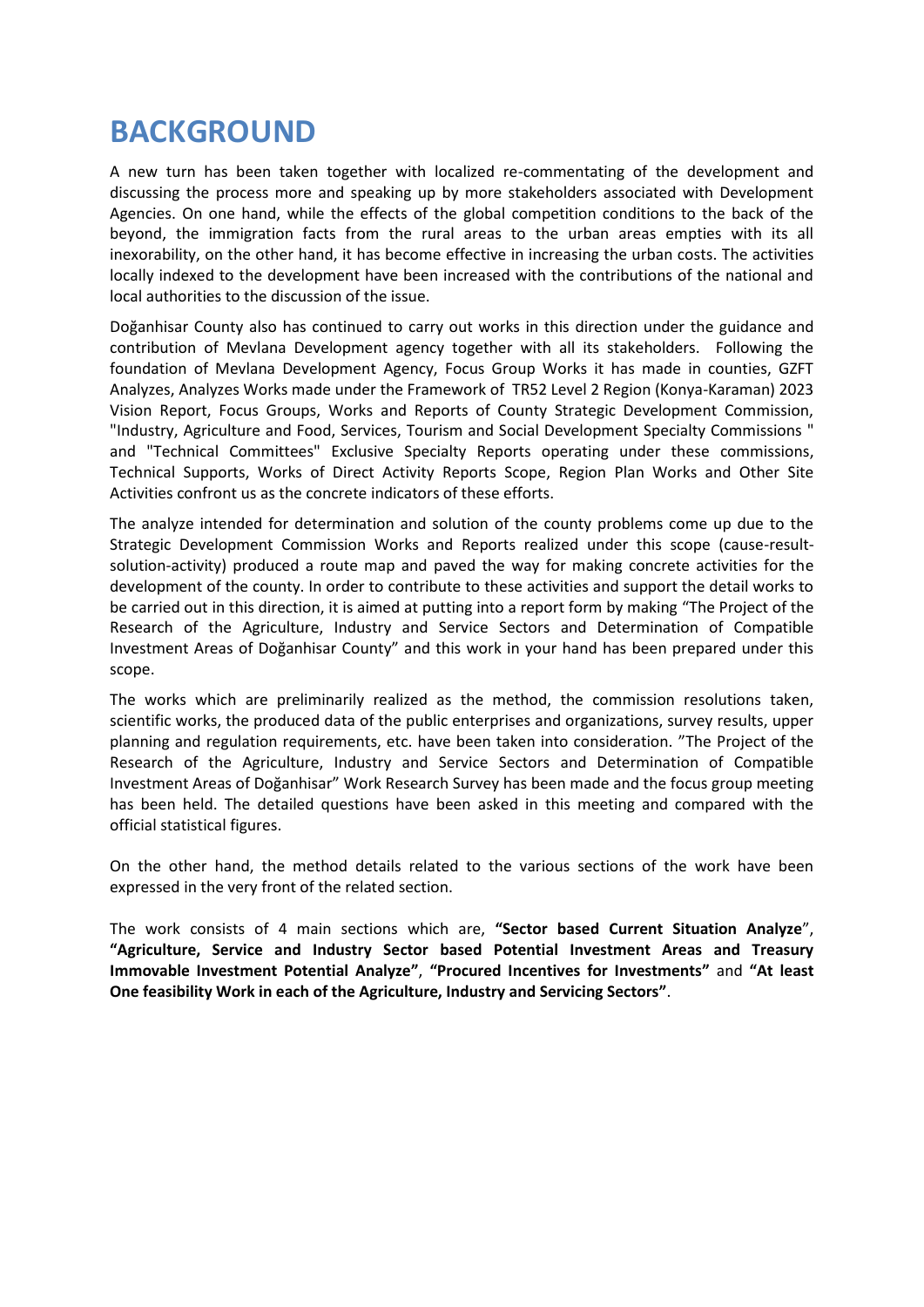# **1. SECTOR BASED CURRENT SITUATION ANALYZE**

An analyze will be made on the basis of NACE codes as the method in terms of using the interlanguage with the Doğanhisar sector analyze, intelligibility, reliability and fairness associated with the data, and NACE Rev.2-Senary Economical Activity Classification, 2015 (NACE Rev.2-Senary, 2015) will be used.

"The Project of the Research of the Agriculture, Industry and Service Sectors and Determination of Compatible Investment Areas of Doğanhisar" Work Research Form has been prepared and Doğanhisar Chamber of Commerce, Doğanhisar Chamber of Merchants and Craftsmen and Chamber of Artisans of Doğanhisar Drivers and Automobiles data have been analyzed on the basis of NACE and the current situation has been analyzed. The potentials and suggestions are tried to be explained within the same systematic.

| Code           | <b>Description</b>                                                                              |
|----------------|-------------------------------------------------------------------------------------------------|
| A              | AGRICULTURE, FORESTRY AND FISHERY                                                               |
| $\sf B$        | MINING AND QUARRYING                                                                            |
| $\mathsf{C}$   | <b>PRODUCTION</b>                                                                               |
| D              | ELECTRIC, GAS, STEAM AND ACCLIMATIZATION PRODUCTION AND DISTRIBUTION                            |
| $\mathsf E$    | WATER SUPPLY; SEWAGE SYSTEM, WASTE MANAGEMENT AND IMPROVEMENT ACTIVITIES                        |
| $\overline{F}$ | <b>CONSTRUCTION</b>                                                                             |
| G              | WHOLE AND RETAIL BUSINESS; REPAIR OF MOTORIZED LAND VEHICLES AND MOTORCYCLES                    |
| H              | <b>TRANSPORTATION AND STORAGE</b>                                                               |
| $\mathbf{I}$   | ACCOMMODATION AND CATERING ERVICE ACTIVITIES                                                    |
| J              | INFORMATION AND COMMUNICATION                                                                   |
| К              | FINANCE AND INSURANCE ACTIVITIES                                                                |
| L              | <b>REAL ESTATE ACTIVITIES</b>                                                                   |
| M              | VOCATIONAL, SCIENTIFIC AND TECHNICAL ACTIVITIES                                                 |
| $\mathsf{N}$   | ADMINISTRATIVE AND SUPPORT SERVICE ACTIVITIES                                                   |
| $\circ$        | PUBLIC MANAGEMENT AND DEFENSE; ESSENTIAL SOCIAL SECURITY                                        |
| $\mathsf{P}$   | <b>EDUCATION</b>                                                                                |
| $\Omega$       | HUMAN HEALTH AND SOCIAL SERVICE ACTIVITIES                                                      |
| ${\sf R}$      | CULTURE, ART, ENTERTAINMENT, LEISURE AND SPORT                                                  |
| $\sf S$        | OTHER SERVICE ACTIVITIES                                                                        |
| T              | ACTIVITIES OF HOUSEHOLDS AS THE EMPLOYERS; GOODS AND SERVICE ACTIVITIES WHICH ARE NOT           |
|                | SEGREGATED INTENDED FOR THEIR OWN USE BY THE HOUSEHOLDS.                                        |
| U              | ACTIVITIES OF THE INTERNATIONAL ORGANIZATIONS AND REPRESENTATIVES                               |
| $\vee$         | PROPERTY CAPITAL VOLUNTARY ACTIVITIES IN ITS NAME (PROFIT, BANK INTEREST, AFFILIATE GAINS ETC.) |

**NACE Rev.2-Senary Economical Activity Classification – 22 Main Class (2015)** 

\*NACE Rev.2-Senary Economical Activity Classification, 2015 (NACE Rev.2-Senary, 2015)

Under the scope of the report in your hand, the analyzes are anticipated to be made in 3 main sectors basis as agriculture, Industry and Services. Under the scope of this analyze, all of the 22 main classes are analyzed and the other 19 main classes have been analyzed under the Servicing sector by evaluating under the title of Mining and Quarrying Industry.

During the works, analyzes are made via 615 classes consisted of quatro codes. In these analyzes, the detailed analyzing of the sectors existing sectors in Doğanhisar County, concentration grade of the activities in consideration of the parishes and the aspects such as whether the other sectors are of the supportive quality to energize or not are tried to be understood.

The reason for this has been the difficulty in finding data on the county basis. The analyzes have been made by combining the data which can be found with the data collected from the site.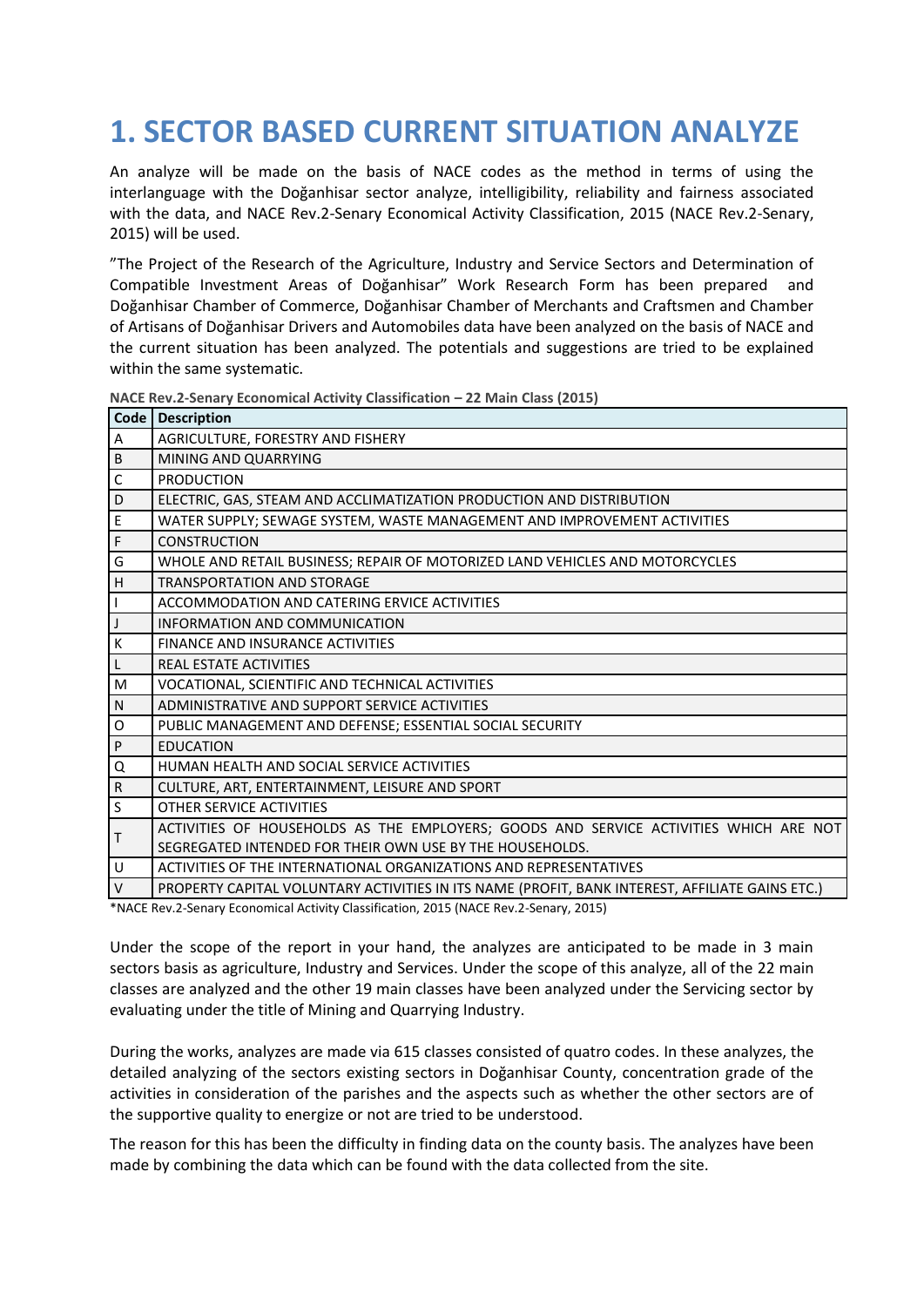## **1.1. AGRICULTURE SECTOR ANALYZE**

## **SOME LOCAL FINDINGS FOR AGRICULTURE SECTOR ANALYZE**

#### **1. Doğanhisar is at the position of being one of the smallest counties of Konya Province. Doğanhisar Country covers 1,27% od Konya with its 51.686,38 ha area.**

Doğanhisar Country covers 1,27% od Konya with its 51.686,38 ha area. 46,03% out of the total county area is at the agriculture lands and 40,16% of it is at the forestry position. The total area of the grass and pasture ((6,07%) and other handy areas (7,74%) in the county covers 13,81% area.

|                     | Doğanhisar Area |        | Konya Area Use                              |     | <b>Turkey Area Use</b>   |        | Doğanhisar Area Usage/ |                    |                                         |                      |
|---------------------|-----------------|--------|---------------------------------------------|-----|--------------------------|--------|------------------------|--------------------|-----------------------------------------|----------------------|
| Name of             | Use Type        |        | <b>Type</b>                                 |     | <b>Type</b>              |        |                        |                    | 15. Internal                            |                      |
| Area                | (Ha)            | $(\%)$ | (%)<br>(Ha)                                 |     | (Ha)                     | $(\%)$ | Konya<br>$(\%)$        | <b>TR52</b><br>(%) | Aegean Basin<br>(fall with)<br>Area (%) | <b>Turkey</b><br>(%) |
| Agriculture<br>Land | 23.793.70       |        | 46,03 2.247.856,60 55,08 24.294.680,8 31,00 |     |                          |        | 1.06                   | 0.95               | 10.43                                   | 0,10                 |
| Grass-<br>Pasture   | 3.135,70        | 6.07   | 761.460.70                                  |     | 18,66 14.616.687,3 18,65 |        | 0.41                   | 0,30               | 10,90                                   | 0,02                 |
| Forest              | 20.757,00       | 40.16  | 540.189,00                                  |     | 13,24 21.389.783,0 27,30 |        | 3,84                   | 2,96               | 30,76                                   | 0,10                 |
| Other               | 3.999,98        | 7,74   | 531.845,65                                  |     | 13,03 18.056.548,9 23,04 |        | 0,75                   | 0,57               | 10,03                                   | 0,02                 |
| <b>Total</b>        | 51.686,38       | 100    | 4.081.351.95                                | 100 | 78.357.700.0             | 100    | 1,27                   | 1,04               | 14,19                                   | 0,07                 |

**County Area Usage Distribution Table** 

\* Konya Province Directorate of Agriculture (2010), TÜİK (2009), DSİ

\*\* Doğanhisar Country Report

- **2. Vegetative production is at the position of the most vital means of living of the County. Intensively grain production is made among the vegetative production.**
- **3. While the vegetable production is of an important potential within the vegetative production potential, it cannot be turned into profit due to various reasons.**
- **4. Fruit production potential is of an important place within the vegetative production potential.**

| Fruit-                                | <b>DOĞANHİSAR</b>               |                            |                          |                                 |                                |                              |                                 |                                |                  |  |  |
|---------------------------------------|---------------------------------|----------------------------|--------------------------|---------------------------------|--------------------------------|------------------------------|---------------------------------|--------------------------------|------------------|--|--|
|                                       |                                 | 2012                       |                          |                                 | 2013                           |                              | 2014                            |                                |                  |  |  |
| Vineyard<br><b>Land Plant</b><br>type | <b>Planting</b><br>Area<br>(da) | <b>Production</b><br>(ton) | Yield<br>(kg/da)         | <b>Planting</b><br>Area<br>(da) | Producti<br><b>on</b><br>(ton) | Yield<br>(kg/da              | <b>Planting</b><br>Area<br>(da) | Producti<br><b>on</b><br>(ton) | Yield<br>(kg/da) |  |  |
| <b>Apple</b>                          | 2.282                           | 2.229                      | 976                      | 2.269                           | 2.300                          | 1.013                        | 2.340                           | 2.283                          | 976              |  |  |
| Cherry                                | 456                             | 610                        | 1.337                    | 454                             | 610                            | 1.343                        | 450                             | 610                            | 1.356            |  |  |
| Grapes                                | 3000                            | 3000                       | 1000                     | 3.000                           | 2.900                          | 966                          | 3000                            | 3000                           | 1000             |  |  |
| <b>Sour Cherry</b>                    | 6.624                           | 7.800                      | 1.177                    | 6.381                           | 7.250                          | 1.136                        | 6.330                           | 8.531                          | 1.348            |  |  |
| <b>Strawberry</b>                     | 550                             | 825                        | 1.500                    | 750                             | 1.107                          | 1.476                        | 750                             | 1125                           | 1.500            |  |  |
| Walnut                                | 355                             | 742                        | 2.090                    | 353                             | 775                            | 2.195                        | 350                             | 832                            | 2.377            |  |  |
| Fruit (Other)                         | 141                             | 183                        | -                        | 141                             | 194                            |                              | 143                             | 185                            |                  |  |  |
| <b>Total</b>                          | 13.408                          | 15.389                     | $\overline{\phantom{0}}$ | 13.348                          | 15.136                         | $\qquad \qquad \blacksquare$ | 13.270                          | 15.289                         |                  |  |  |

#### **Doğanhisar Fruit-Vineyard status**

Source: TÜİK (2012, 2013, 2014 Year Statistics)

**5. Doğanhisar County bears the conformity conditions which are necessary for animal production.**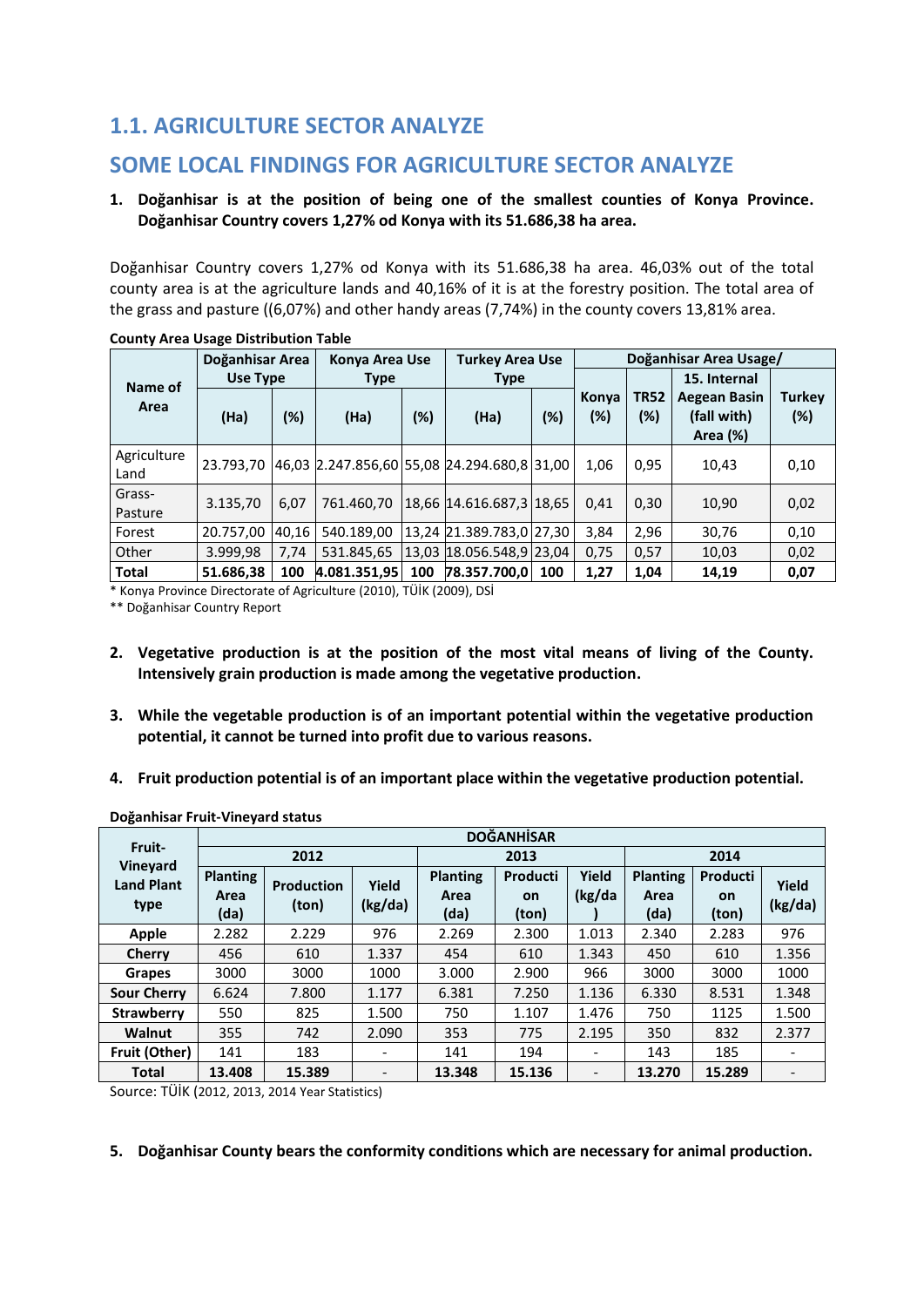#### **6. Many valid reasons are existed in Doğanhisar County in order to make investment on agriculture sector;**

- Fertile-Virgin Agricultural Lands
- Organic Agriculture Possibility
- Vastness of Irrigation Facilities
- Proper Climate Conditions for Fruit and Vegetable Production
- Aroma and Seasonal Competition Advantage
- $-$  Facility in reaching the lands
- Strong Logistic Possibility
- Existence of Livestock Investment Areas and Competition Advantage
- Closeness to Target Markets
- Cost-effective Labor force and Land Procurement Possibility

## **1.2. INDUSTRY SECTOR ANALYZE**

## **SOME LOCAL FINDINGS FOR INDUSTRY SECTOR ANALYZE**

- **1. While no organizations which receive capacity report via TOBB Data Base are seen in Doğanhisar County in the evaluation made, there are Quartzite Quarry, Clay Quarry, Brick-Tile Clay Quarry, Quartz Quarry and Dolomite Quarry in the region. Furthermore, a 900 thousand ton reserved ceramic (binding) clay deposit is also being operated.**
- **2. Many valid reasons are existed in Doğanhisar County in order to make investment on industry sector;**
- Easy access to Grain, Fruit and Vegetable raw materials intended for Food Production
- Possibility to increase Agricultural Production depending on contract production
- Existence of Industrial Production Areas and Inexpensive Investment Lands
- Abundantly Existence of clay, Quartz, Barite, Limonite, Dolomite and White Baked Ceramic Mine Deposits
- Easy access to other Industrial Inputs (Water, Energy and Consumable Materials)
- Workable, Qualified and Cost-effective labor force procurement possibility
- Strong Logistic Possibility
- Closeness to Target Markets
- Existence of incentives to Rural Industrial Investments
- Existence of a strong Public Opinion supporting Industrial Investments

## **1.3. SERVICE SECTOR ANALYZE**

**1. The Service sector of Doğanhisar County has been developed proportionally to the poulation structure, per capita income level, the size of manufacturing industry and agricultural production size.** 

#### **2. Many valid reasons are existed in Doğanhisar County in order to make investment on service sector;**

- Having a Green Valley like Black Sea within a plane and arid plain of Konya
- Having unspoiled nature beauties
- Being suitable to Eco-tourism and neighboring the Tourism Region of the Region of Lakes
- Existence of air having high proportion of Biomass Energy
- $-$  Having several Tourism Facilities such as Lakes, Caves, Hunting, Tableland, Mountains
- Inhabitants' being reliable and humane
- Existence of the lands suitable to Tourism Investments
- Being compatible to all sorts of sportive, scouting, Cultural and Youth Camp Sites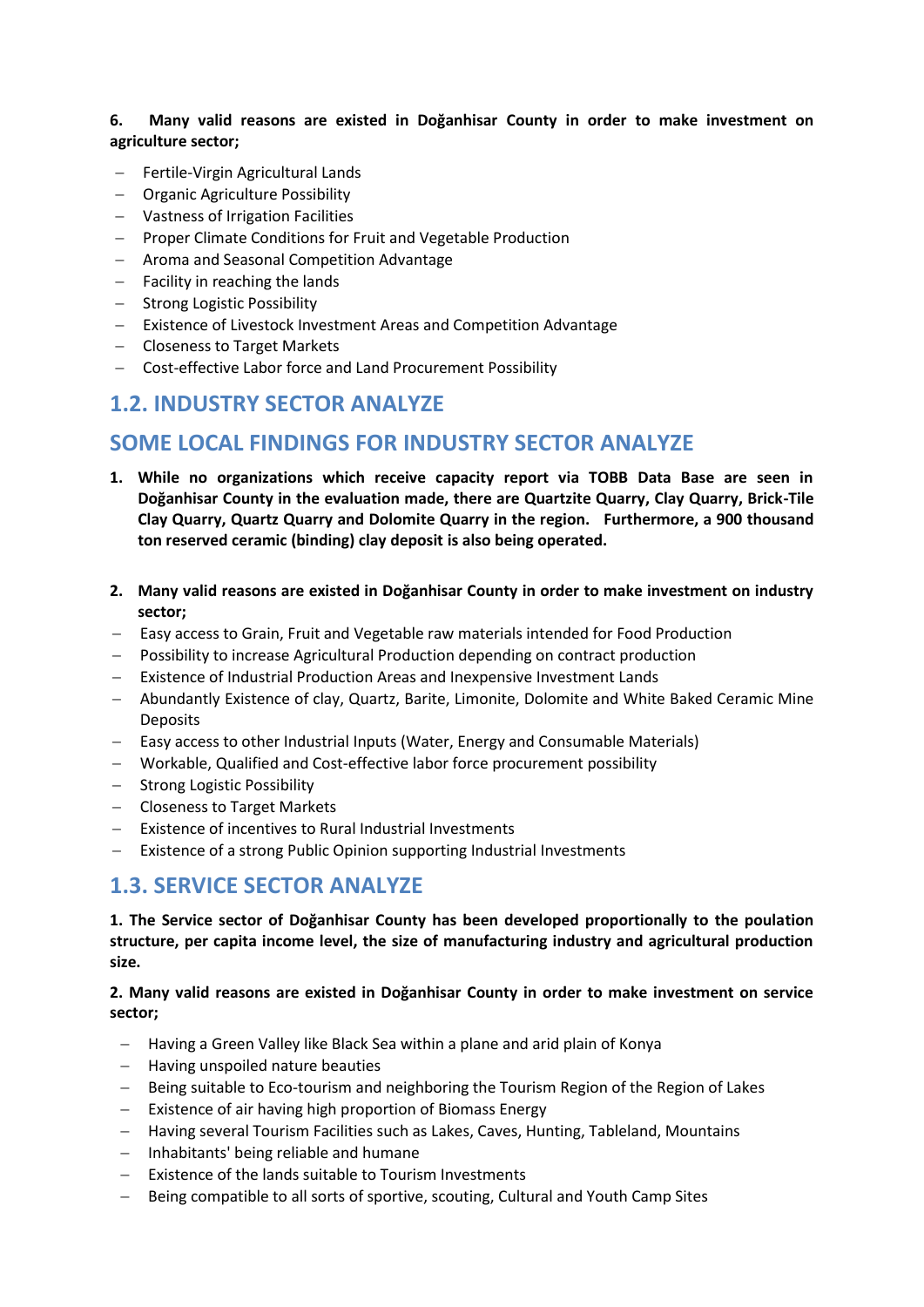- Kafa Mountain's being suitable to Ski Tourism and High Altitude
- Existence of incentives to Rural Tourism and Rural Economical Activities

## **2. ANALYZES OF POTENTIAL INVESTMENT AREA-ISSUE**

While the Agricultural Production Potential is being analyzed, new agricultural production suggestions are presented under two different titles with the current agricultural production trend and the opportunities provided by these trends due to the reasons such as partial and small structures of the agricultural enterprises, unable to organized movement, age level of the population employed in the agricultural production, and the poor decision flexibility in the agricultural production.

In the production Industry suggestions based on agriculture, mainly the current activities coherent to the agricultural production, easy to integrate and suitable to the socio-economical of the substructure of the region is minded out.

## **2.1. ANALYZES OF AGRICULTURE SECTOR POTENTIAL INVESTMENT AREA-ISSUE**

Doğanhisar county of Konya Province is a county having clean nature or unspoiled natural living spaces with its 24 parishes. When the organizations are taken basis of being family corporation nature in the Doğanhisar County, the following findings are made concerning the inventory and current capitals of the organization;

- 1. **Soil Capital;** Small plots are the structures enabling clean social living spaces where the social life and economical life is enliven together and environment is preserved.
- 2. **Land Improvement Capital**; As there are small plots, they are surrounded with wire fence or natural walls; and when these structures are protected, they are strong structures with their irrigation possibilities and yield potential to enable vertical agriculture in long term.
- 3. **Building Capital;** While a strong structure is being provided by solving the housing lack by farm house applications, the minimization of the energy expenses can be solved by parish based applications.
- 4. **Plant Capital;** Fruit trees + cereals + Feed crop + Livestock + Secondary Activities
- 5. **Hunt and Fishery Capital;** A great unevaluated potential is is in question.

When we discuss the Integrated Agricultural Investment making in Doğanhisar County in terms of another classification factor affecting the foundation area selection, there are situation factors affecting the investment making in the region to be discussed in 10 main groups;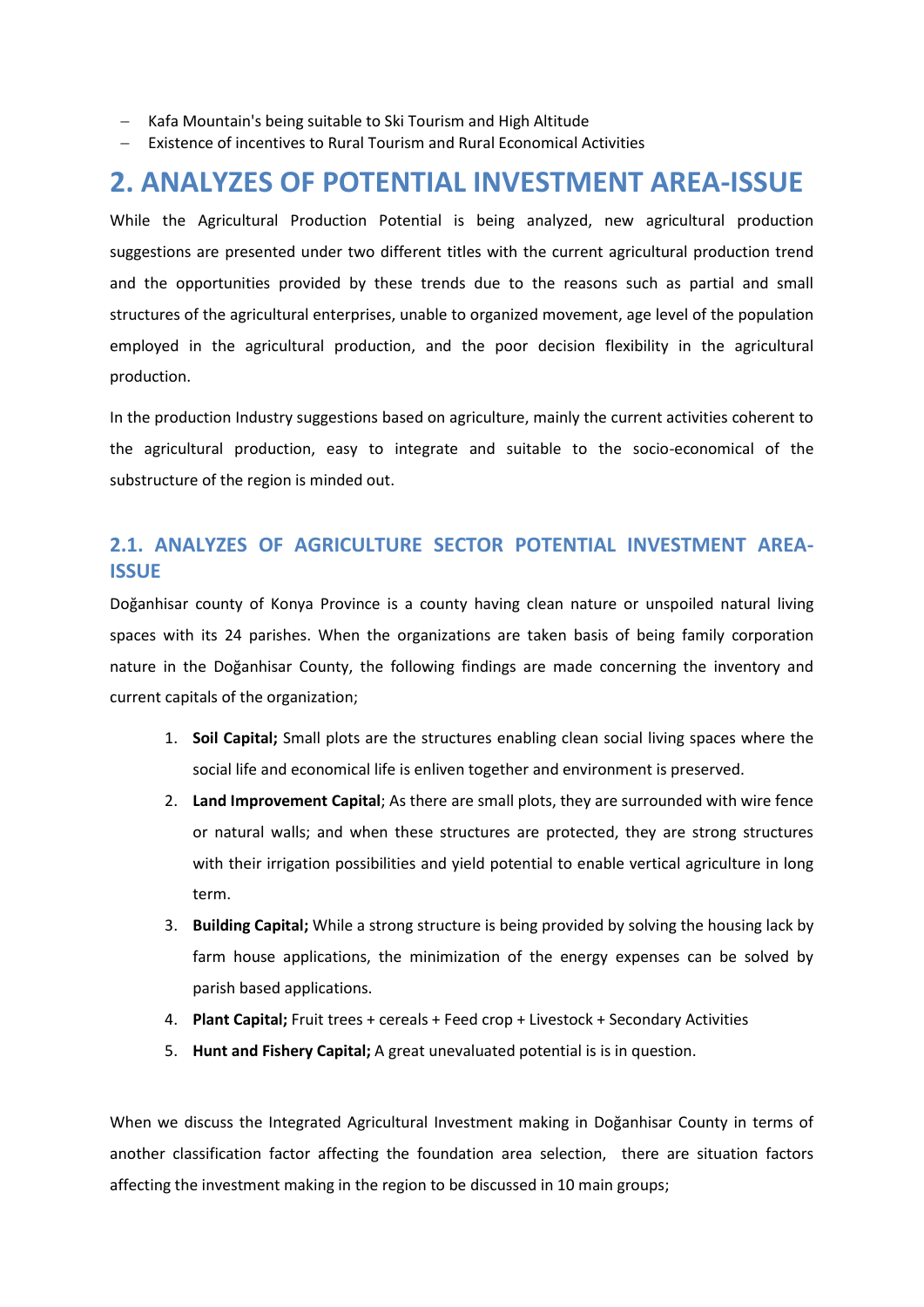- Market; Istanbul, Ankara, Konya, Eskişehir, Afyon
- Labor force; Population existence, unemployment, student potential, women employment
- Materials and services; can be procured from the region
- Transportation; 18 km to Istanbul E-5 highway
- Government and legislative power and their bodies
- Financing; for 50% grant investment capital, incentives and grants for operation capital
- Disposing water and wastes; It is rich in terms of water resources. There is not much waste
- Energy and fuel; There are renewable energy sources
- Characteristics of the society; they are open up to such an investment.
- Individual factors; Participation model

## **2.2. ANALYZES OF INDUSTRIAL SECTOR POTENTIAL INVESTMENT AREA-ISSUE**

While the existence of the mines in the region activates the economical life, it is difficult to say the potential is benefitted properly.

Especially the development potential of the production industry depending upon agriculture is very high.

#### **2.3. ANALYZES OF SERVICE SECTOR POTENTIAL INVESTMENT AREA-ISSUE**

We can say that the servicing sector in the region is developed in line with the facts of the region; and that public services such as education and health care are especially made with retail and whole sale.

Especially the development potential of the tourism sector is existed.

# **3. ANALYZES OF SUITABLE INVESTMENT AREAS AND INVESTMENT POTENTIALS OF TREASURY IMMOVABLE**

## **3.1 ANALYZE OF SUITABLE INVESTMENT AREAS OF AGRICULTURE SECTOR**

The investment areas which are suitable intended for investment areas and issues selected under the Analyze of Agriculture sector Potential Investment Area-issue title have been determined and shown on the map.

## **3.2. ANALYZE OF SUITABLE INVESTMENT AREAS OF INDUSTRY SECTOR**

The investment areas which are suitable intended for investment areas and issues selected under the Analyze of Industry sector Potential Investment Area-issue title have been determined and shown on the map.

## **3.3. ANALYZE OF SUITABLE INVESTMENT AREAS OF SERVICE SECTOR**

The investment areas which are suitable intended for investment areas and issues selected under the Analyze of Service sector Potential Investment Area-issue title have been determined and shown on the map. Especially rural tourism regions are marked.